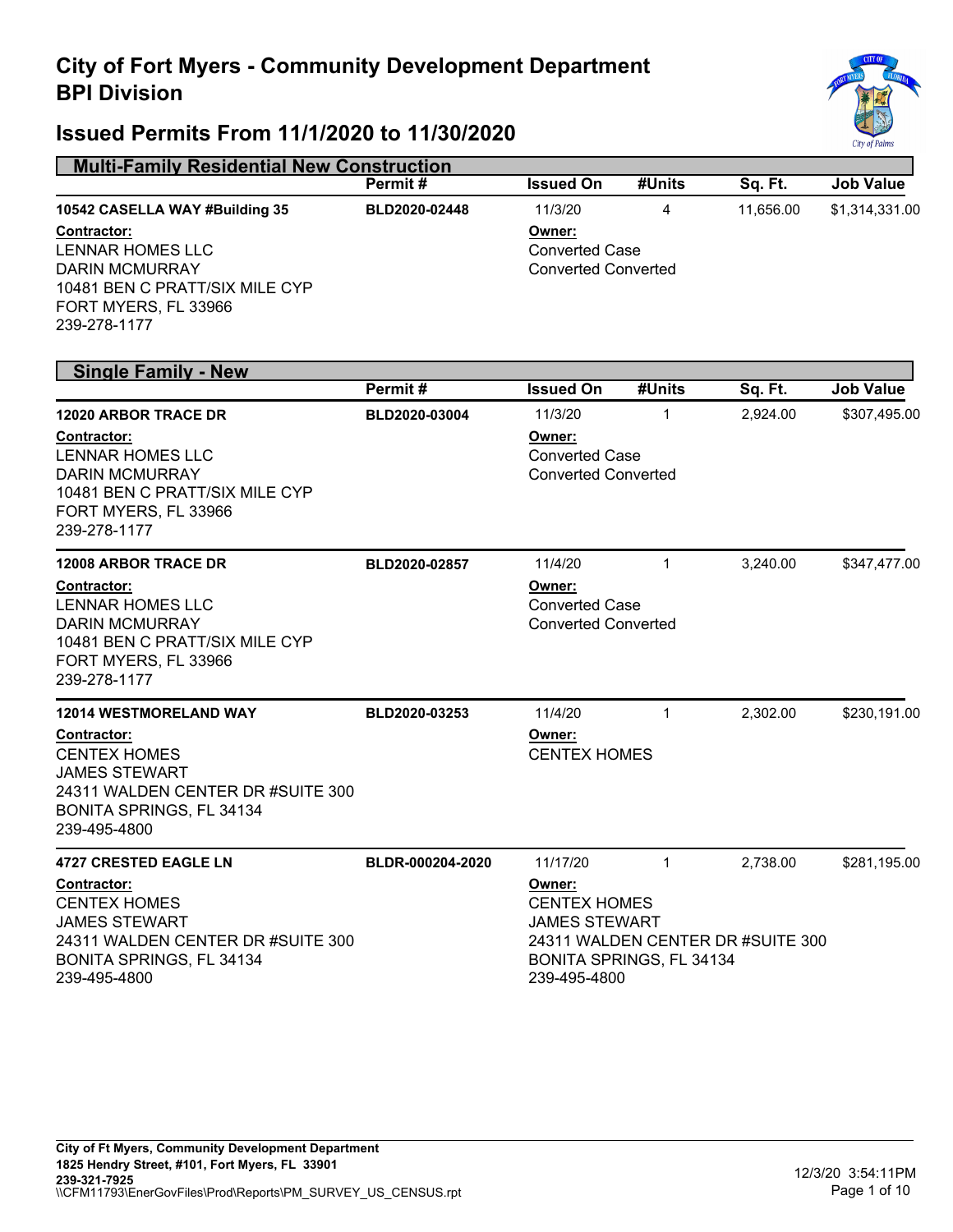

| <b>4725 IMPERIAL EAGLE DR</b>                                                                                                                      | BLDR-000200-2020 | 11/16/20                                                                                                                               | $\mathbf{1}$ | 2,878.00 | \$290,123.00 |
|----------------------------------------------------------------------------------------------------------------------------------------------------|------------------|----------------------------------------------------------------------------------------------------------------------------------------|--------------|----------|--------------|
| Contractor:<br><b>CENTEX HOMES</b><br><b>JAMES STEWART</b><br>24311 WALDEN CENTER DR #SUITE 300<br>BONITA SPRINGS, FL 34134<br>239-495-4800        |                  | Owner:<br><b>CENTEX HOMES</b><br><b>JAMES STEWART</b><br>24311 WALDEN CENTER DR #SUITE 300<br>BONITA SPRINGS, FL 34134<br>239-495-4800 |              |          |              |
| <b>11876 CLIFTON TER</b>                                                                                                                           | BLD2020-03255    | 11/17/20                                                                                                                               | $\mathbf{1}$ | 3,769.00 | \$390,137.00 |
| Contractor:<br><b>CENTEX HOMES</b><br><b>JAMES STEWART</b><br>24311 WALDEN CENTER DR #SUITE 300<br>BONITA SPRINGS, FL 34134<br>239-495-4800        |                  | Owner:<br><b>CENTEX HOMES</b>                                                                                                          |              |          |              |
| 3971 SPOTTED EAGLE WAY                                                                                                                             | BLDR-000203-2020 | 11/16/20                                                                                                                               | $\mathbf{1}$ | 3,195.00 | \$311,056.00 |
| Contractor:<br><b>CENTEX HOMES</b><br><b>JAMES STEWART</b><br>24311 WALDEN CENTER DR #SUITE 300<br>BONITA SPRINGS, FL 34134<br>239-495-4800        |                  | Owner:<br><b>CENTEX HOMES</b><br><b>JAMES STEWART</b><br>24311 WALDEN CENTER DR #SUITE 300<br>BONITA SPRINGS, FL 34134<br>239-495-4800 |              |          |              |
| <b>4729 IMPERIAL EAGLE DR</b>                                                                                                                      | BLDR-000207-2020 | 11/24/20                                                                                                                               | $\mathbf{1}$ | 2,957.00 | \$286,863.00 |
| <b>Contractor:</b><br><b>CENTEX HOMES</b><br><b>JAMES STEWART</b><br>24311 WALDEN CENTER DR #SUITE 300<br>BONITA SPRINGS, FL 34134<br>239-495-4800 |                  | Owner:<br><b>CENTEX HOMES</b><br><b>JAMES STEWART</b><br>24311 WALDEN CENTER DR #SUITE 300<br>BONITA SPRINGS, FL 34134<br>239-495-4800 |              |          |              |
| 3951 SPOTTED EAGLE WAY                                                                                                                             | BLDR-000198-2020 | 11/19/20                                                                                                                               | $\mathbf{1}$ | 2,638.00 | \$278,413.00 |
| Contractor:<br><b>CENTEX HOMES</b><br><b>JAMES STEWART</b><br>24311 WALDEN CENTER DR #SUITE 300<br>BONITA SPRINGS, FL 34134<br>239-495-4800        |                  | Owner:<br><b>CENTEX HOMES</b><br><b>JAMES STEWART</b><br>24311 WALDEN CENTER DR #SUITE 300<br>BONITA SPRINGS, FL 34134<br>239-495-4800 |              |          |              |
| <b>11457 REMINGTON CHASE</b>                                                                                                                       | BLD2020-03273    | 11/4/20                                                                                                                                | $\mathbf{1}$ | 4,868.00 | \$502,074.00 |
| Contractor:<br><b>CENTEX HOMES</b><br><b>JAMES STEWART</b><br>24311 WALDEN CENTER DR #SUITE 300<br>BONITA SPRINGS, FL 34134<br>239-495-4800        |                  | Owner:<br><b>CENTEX HOMES</b>                                                                                                          |              |          |              |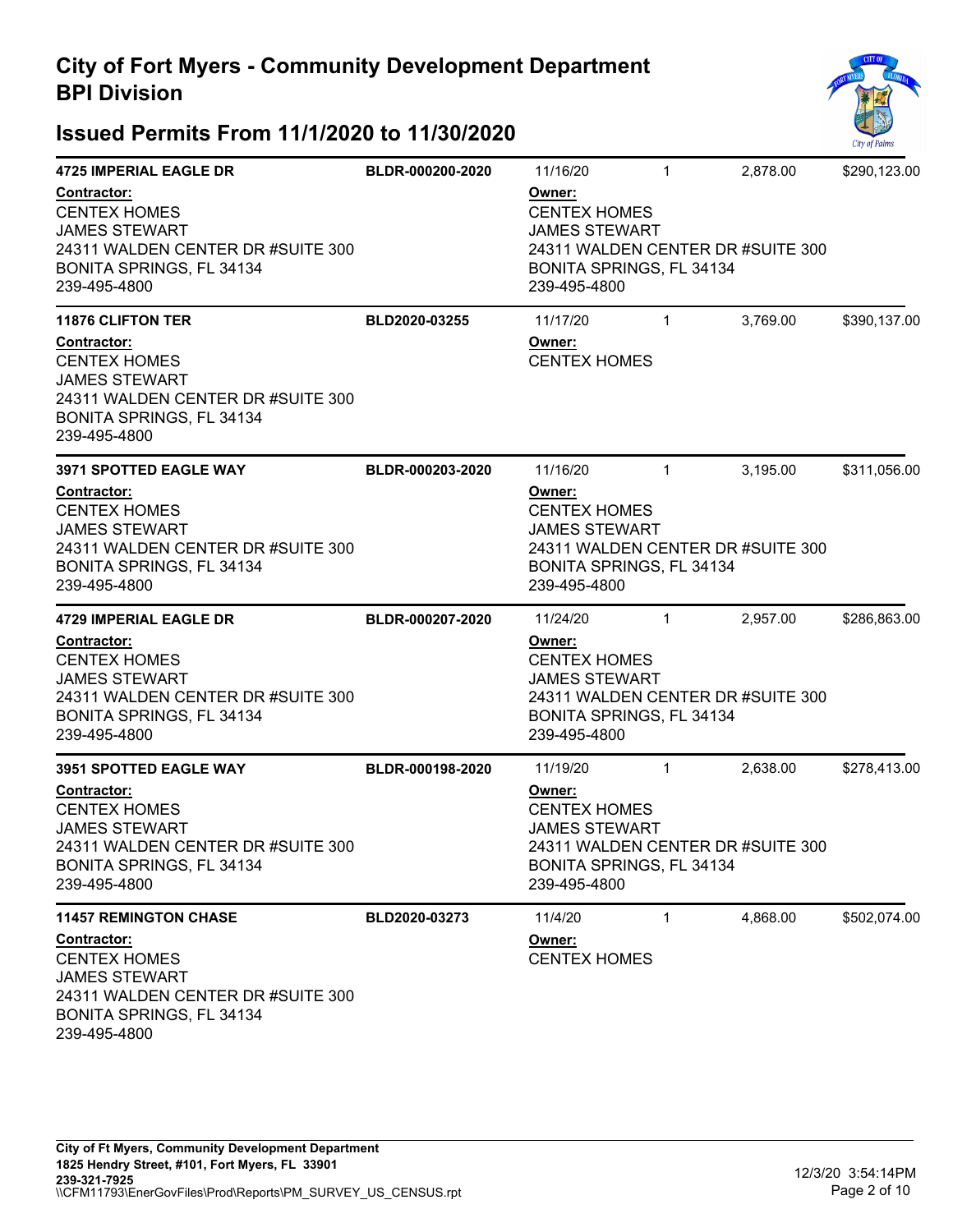

| <b>11893 CLIFTON TER</b>                                                                                                                           | BLD2020-03256    | 11/17/20                                                                                                                               | $\mathbf{1}$ | 2,889.00 | \$283,545.00 |
|----------------------------------------------------------------------------------------------------------------------------------------------------|------------------|----------------------------------------------------------------------------------------------------------------------------------------|--------------|----------|--------------|
| <b>Contractor:</b><br><b>CENTEX HOMES</b><br><b>JAMES STEWART</b><br>24311 WALDEN CENTER DR #SUITE 300<br>BONITA SPRINGS, FL 34134<br>239-495-4800 |                  | Owner:<br><b>CENTEX HOMES</b>                                                                                                          |              |          |              |
| <b>11881 CLIFTON TER</b>                                                                                                                           | BLD2020-03258    | 11/19/20                                                                                                                               | $\mathbf{1}$ | 2,859.00 | \$286,874.00 |
| Contractor:<br><b>CENTEX HOMES</b><br><b>JAMES STEWART</b><br>24311 WALDEN CENTER DR #SUITE 300<br>BONITA SPRINGS, FL 34134<br>239-495-4800        |                  | Owner:<br><b>CENTEX HOMES</b>                                                                                                          |              |          |              |
| <b>4713 IMPERIAL EAGLE DR</b>                                                                                                                      | BLDR-000201-2020 | 11/17/20                                                                                                                               | $\mathbf{1}$ | 2,876.00 | \$279,690.00 |
| <b>Contractor:</b><br><b>CENTEX HOMES</b><br><b>JAMES STEWART</b><br>24311 WALDEN CENTER DR #SUITE 300<br>BONITA SPRINGS, FL 34134<br>239-495-4800 |                  | Owner:<br><b>CENTEX HOMES</b><br><b>JAMES STEWART</b><br>24311 WALDEN CENTER DR #SUITE 300<br>BONITA SPRINGS, FL 34134<br>239-495-4800 |              |          |              |
| <b>12024 ARBOR TRACE DR</b>                                                                                                                        | BLD2020-03001    | 11/3/20                                                                                                                                | $\mathbf{1}$ | 2,629.00 | \$280,445.00 |
| <b>Contractor:</b><br><b>LENNAR HOMES LLC</b><br><b>DARIN MCMURRAY</b><br>10481 BEN C PRATT/SIX MILE CYP<br>FORT MYERS, FL 33966<br>239-278-1177   |                  | Owner:<br><b>Converted Case</b><br><b>Converted Converted</b>                                                                          |              |          |              |
| <b>11864 MISTY ARBOR RUN</b>                                                                                                                       | BLD2020-02808    | 11/3/20                                                                                                                                | $\mathbf{1}$ | 3,296.00 | \$343,843.00 |
| <b>Contractor:</b><br><b>LENNAR HOMES LLC</b><br><b>DARIN MCMURRAY</b><br>10481 BEN C PRATT/SIX MILE CYP<br>FORT MYERS, FL 33966<br>239-278-1177   |                  | Owner:<br><b>Converted Case</b><br><b>Converted Converted</b>                                                                          |              |          |              |
| <b>4709 IMPERIAL EAGLE DR DR</b>                                                                                                                   | BLD2020-03267    | 11/4/20                                                                                                                                | $\mathbf{1}$ | 3,671.00 | \$393,368.00 |
| Contractor:<br><b>CENTEX HOMES</b><br><b>JAMES STEWART</b><br>24311 WALDEN CENTER DR #SUITE 300<br>BONITA SPRINGS, FL 34134<br>239-495-4800        |                  | Owner:<br>PULTE HOME COMPANY LLC                                                                                                       |              |          |              |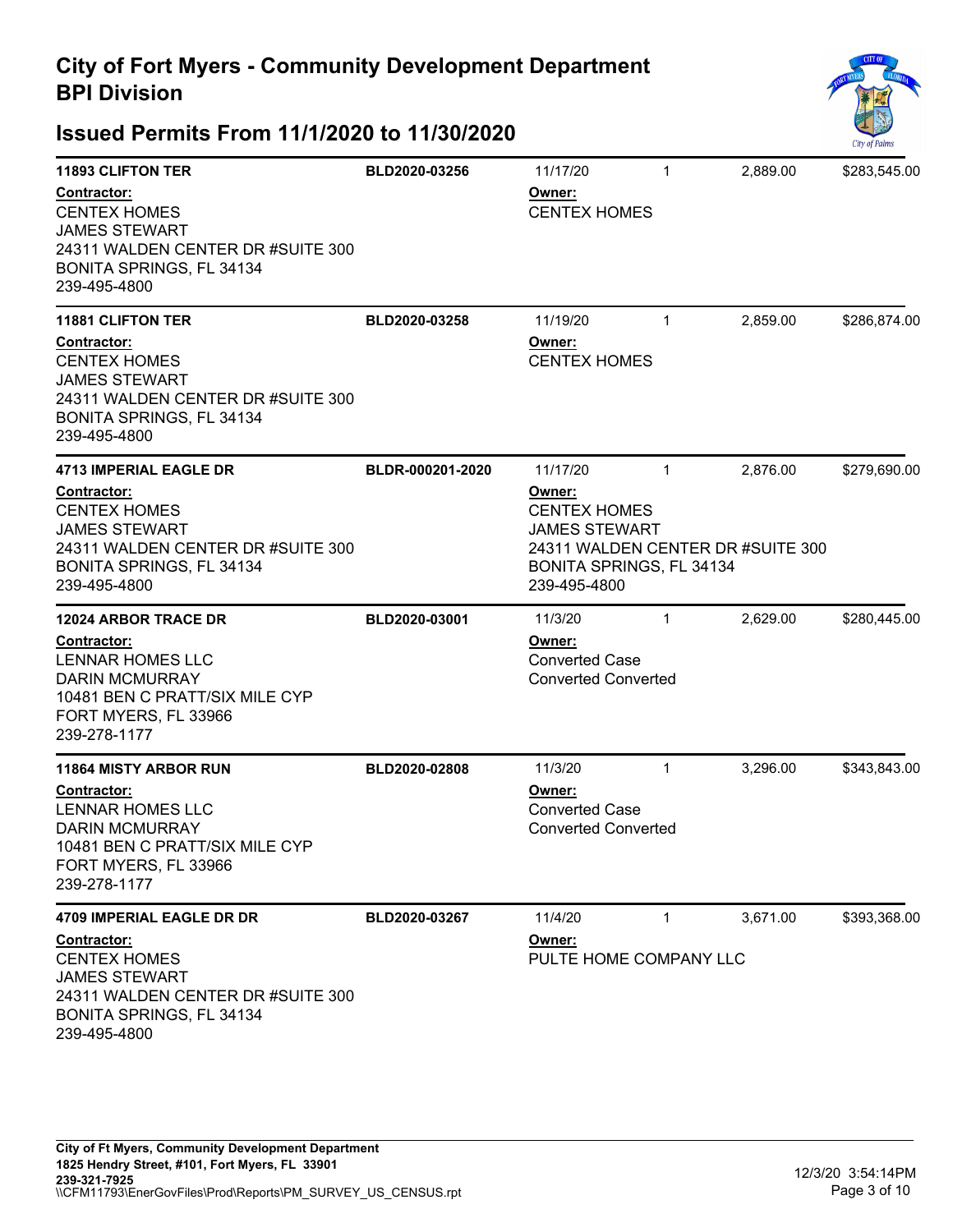

| <b>3981 SPOTTED EAGLE WAY</b>                                                                                                               | BLD2020-03254 | 11/4/20                                                                                              | $\mathbf{1}$ | 2,749.00 | \$281,732.00   |  |
|---------------------------------------------------------------------------------------------------------------------------------------------|---------------|------------------------------------------------------------------------------------------------------|--------------|----------|----------------|--|
| Contractor:<br><b>CENTEX HOMES</b><br><b>JAMES STEWART</b><br>24311 WALDEN CENTER DR #SUITE 300<br>BONITA SPRINGS, FL 34134<br>239-495-4800 |               | Owner:<br>PULTE HOME COMPANY LLC                                                                     |              |          |                |  |
| 3341 CANAL ST                                                                                                                               | BLD2020-01844 | 11/24/20                                                                                             | $\mathbf{1}$ | 1,900.00 | \$232,674.00   |  |
| Contractor:<br>ALL BELONG TO CHRIST LLC<br><b>GERARD SIMON</b><br>400 NW 26TH AVE<br>CAPE CORAL, FL 33993<br>239-834-5737                   |               | Owner:<br><b>GERARD SIMON</b><br>171721 CAM CT ST #SUITE 8<br>FORT MYERS, FL 33967<br>(239) 989-8113 |              |          |                |  |
| <b>3024 MANGO ST</b>                                                                                                                        | BLD2020-02435 | 11/3/20                                                                                              | $\mathbf{1}$ | 4,906.00 | \$600,789.00   |  |
| Contractor:<br>ALL BELONG TO CHRIST LLC<br><b>GERARD SIMON</b><br>400 NW 26TH AVE<br>CAPE CORAL, FL 33993<br>239-834-5737                   |               | Owner:<br>PERKINS TYRONE E                                                                           |              |          |                |  |
| 2631 LARMIE ST                                                                                                                              | BLD2020-03145 | 11/3/20                                                                                              | $\mathbf{1}$ | 4,078.00 | \$403,715.00   |  |
| Contractor:<br>ALL BELONG TO CHRIST LLC<br><b>GERARD SIMON</b><br>400 NW 26TH AVE<br>CAPE CORAL, FL 33993<br>239-834-5737                   |               | Owner:<br>PERKINS TYRONE                                                                             |              |          |                |  |
| <b>20 ROANOKE DR</b>                                                                                                                        | BLD2020-03193 | 11/10/20                                                                                             | $\mathbf{1}$ | 1,866.00 | \$192,743.00   |  |
| Contractor:<br>RICHARDSON CONSTRUCTION AND DEVEL<br>SHAYNE RICHARDSON<br>3903 DR MLK JR BLVD<br>FT MYERS, FL 33916<br>239-633-5045          |               | Owner:<br><b>CHRISP RASHONDA +</b>                                                                   |              |          |                |  |
| <b>1348 GASPARILLA DR</b>                                                                                                                   | BLD2020-02738 | 11/5/20                                                                                              | $\mathbf{1}$ | 5,881.00 | \$1,295,000.00 |  |
| Contractor:<br>AUBUCHON HOMES INC<br><b>JAMES AUBUCHON</b><br>4707 SE 9TH PL<br>CAPE CORAL, FL 33904<br>239-980-0191                        |               | Owner:<br><b>Converted Case</b><br><b>Converted Converted</b>                                        |              |          |                |  |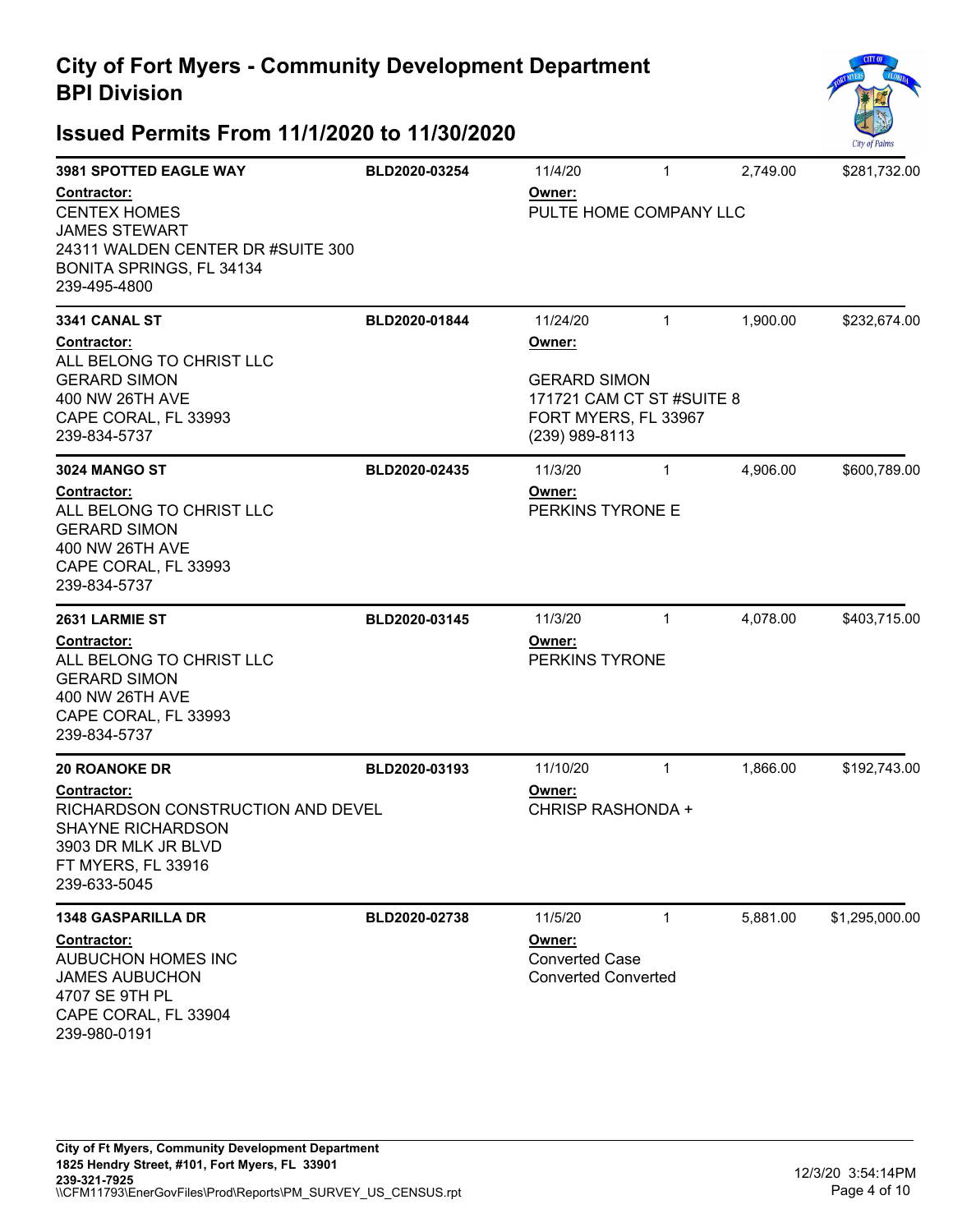

| <b>11861 MISTY ARBOR RUN</b><br>Contractor:<br><b>LENNAR HOMES LLC</b><br><b>DARIN MCMURRAY</b><br>10481 BEN C PRATT/SIX MILE CYP<br>FORT MYERS, FL 33966<br>239-278-1177        | BLD2020-03003 | 11/3/20<br>Owner:<br><b>Converted Case</b><br><b>Converted Converted</b> | $\mathbf{1}$ | 3,296.00 | \$343,843.00 |
|----------------------------------------------------------------------------------------------------------------------------------------------------------------------------------|---------------|--------------------------------------------------------------------------|--------------|----------|--------------|
| <b>11860 MISTY ARBOR RUN</b><br>Contractor:<br><b>LENNAR HOMES LLC</b><br><b>DARIN MCMURRAY</b><br>10481 BEN C PRATT/SIX MILE CYP<br>FORT MYERS, FL 33966<br>239-278-1177        | BLD2020-02807 | 11/3/20<br>Owner:<br><b>Converted Case</b><br><b>Converted Converted</b> | $\mathbf{1}$ | 4,255.00 | \$453,465.00 |
| <b>12012 ARBOR TRACE DR</b><br><b>Contractor:</b><br><b>LENNAR HOMES LLC</b><br><b>DARIN MCMURRAY</b><br>10481 BEN C PRATT/SIX MILE CYP<br>FORT MYERS, FL 33966<br>239-278-1177  | BLD2020-02858 | 11/3/20<br>Owner:<br><b>Converted Case</b><br><b>Converted Converted</b> | $\mathbf{1}$ | 4,092.00 | \$441,618.00 |
| <b>11865 MISTY ARBOR RUN</b><br><b>Contractor:</b><br><b>LENNAR HOMES LLC</b><br><b>DARIN MCMURRAY</b><br>10481 BEN C PRATT/SIX MILE CYP<br>FORT MYERS, FL 33966<br>239-278-1177 | BLD2020-02806 | 11/3/20<br>Owner:<br><b>Converted Case</b><br><b>Converted Converted</b> | $\mathbf{1}$ | 3,296.00 | \$343,843.00 |
| <b>12016 ARBOR TRACE DR</b><br><b>Contractor:</b><br><b>LENNAR HOMES LLC</b><br><b>DARIN MCMURRAY</b><br>10481 BEN C PRATT/SIX MILE CYP<br>FORT MYERS, FL 33966<br>239-278-1177  | BLD2020-03000 | 11/3/20<br>Owner:<br><b>Converted Case</b><br><b>Converted Converted</b> | $\mathbf{1}$ | 2,629.00 | \$280,445.00 |
| <b>3817 WASHINGTON AVE</b><br><b>Contractor:</b><br>J & S CONSULTING & CONSTRUCTION LLC<br><b>JOHN FRENCH</b><br>1505 JEFFERSON<br>FORT MYERS, FL 33901<br>239-707-7884          | BLD2020-02833 | 11/30/20<br>Owner:<br><b>SEWARD ROB</b>                                  | $\mathbf{1}$ | 1,619.00 | \$173,128.00 |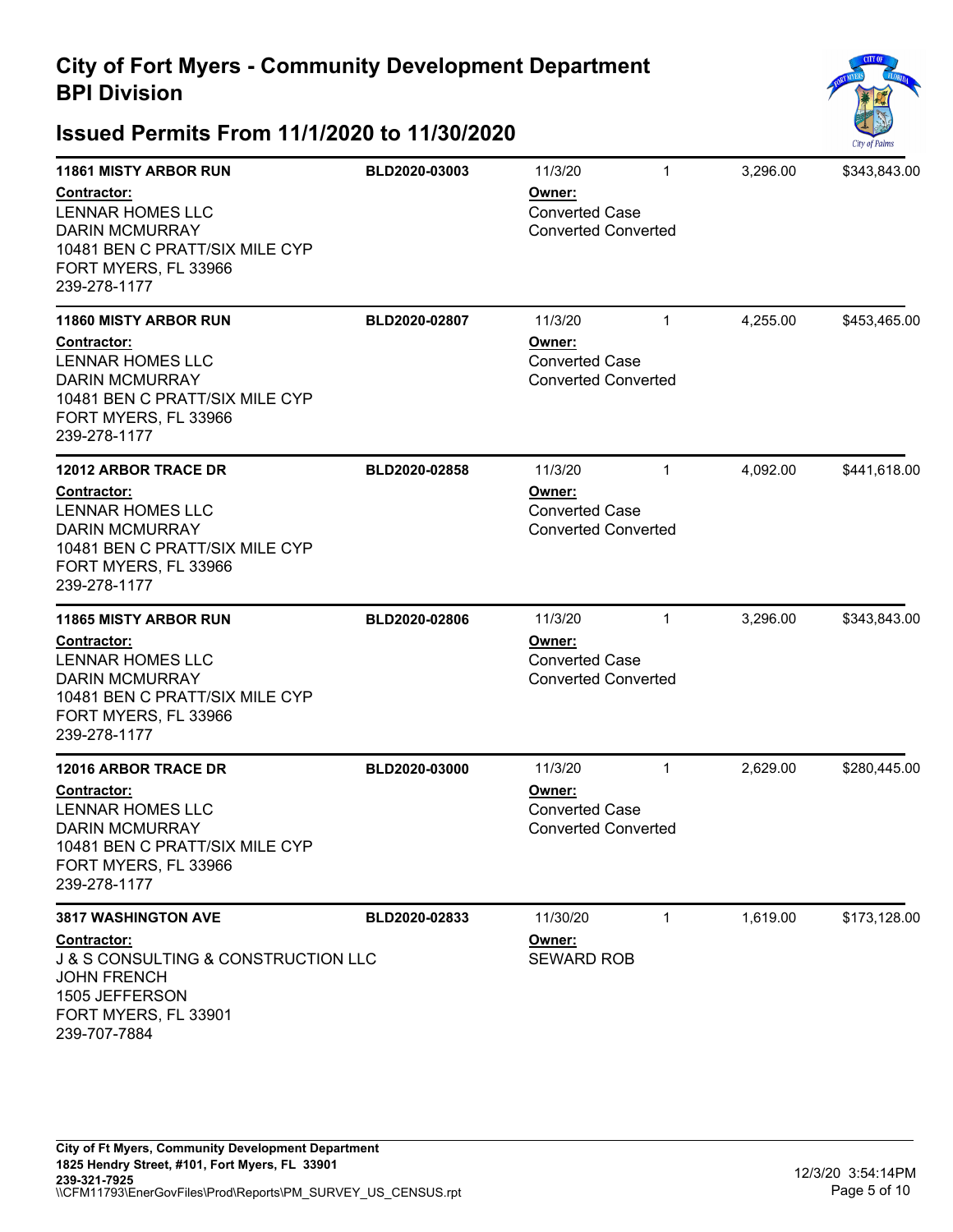

| <b>11974 WESTMORELAND WAY</b>                                                                                                                      | BLD2020-03270    | 11/23/20                                                                                                                               | $\mathbf{1}$ | 2,382.00 | \$234,095.00 |  |
|----------------------------------------------------------------------------------------------------------------------------------------------------|------------------|----------------------------------------------------------------------------------------------------------------------------------------|--------------|----------|--------------|--|
| <b>Contractor:</b><br><b>CENTEX HOMES</b><br><b>JAMES STEWART</b><br>24311 WALDEN CENTER DR #SUITE 300<br>BONITA SPRINGS, FL 34134<br>239-495-4800 |                  | Owner:<br><b>CENTEX HOMES</b>                                                                                                          |              |          |              |  |
| 4768 CRESTED EAGLE LN                                                                                                                              | BLDR-000202-2020 | 11/17/20                                                                                                                               | $\mathbf{1}$ | 3,170.00 | \$339,643.00 |  |
| Contractor:<br><b>CENTEX HOMES</b><br><b>JAMES STEWART</b><br>24311 WALDEN CENTER DR #SUITE 300<br>BONITA SPRINGS, FL 34134<br>239-495-4800        |                  | Owner:<br><b>CENTEX HOMES</b><br><b>JAMES STEWART</b><br>24311 WALDEN CENTER DR #SUITE 300<br>BONITA SPRINGS, FL 34134<br>239-495-4800 |              |          |              |  |
| <b>11318 TIVERTON TRCE</b>                                                                                                                         | BLD2020-03260    | 11/4/20                                                                                                                                | $\mathbf{1}$ | 2,888.00 | \$280,276.00 |  |
| <b>Contractor:</b><br><b>CENTEX HOMES</b><br><b>JAMES STEWART</b><br>24311 WALDEN CENTER DR #SUITE 300<br>BONITA SPRINGS, FL 34134<br>239-495-4800 |                  | Owner:<br><b>CENTEX HOMES</b>                                                                                                          |              |          |              |  |
| <b>11480 TIVERTON TRCE</b>                                                                                                                         | BLD2020-03252    | 11/4/20                                                                                                                                | 1            | 3,963.00 | \$406,941.00 |  |
| <b>Contractor:</b><br><b>CENTEX HOMES</b><br><b>JAMES STEWART</b><br>24311 WALDEN CENTER DR #SUITE 300<br>BONITA SPRINGS, FL 34134<br>239-495-4800 |                  | Owner:<br><b>CENTEX HOMES</b>                                                                                                          |              |          |              |  |
| <b>3957 SPOTTED EAGLE WAY</b>                                                                                                                      | BLDR-000205-2020 | 11/24/20                                                                                                                               | $\mathbf{1}$ | 2,878.00 | \$279,039.00 |  |
| <b>Contractor:</b><br><b>CENTEX HOMES</b><br><b>JAMES STEWART</b><br>24311 WALDEN CENTER DR #SUITE 300<br>BONITA SPRINGS, FL 34134<br>239-495-4800 |                  | Owner:<br><b>CENTEX HOMES</b><br><b>JAMES STEWART</b><br>24311 WALDEN CENTER DR #SUITE 300<br>BONITA SPRINGS, FL 34134<br>239-495-4800 |              |          |              |  |
| <b>11465 TIVERTON TRCE</b>                                                                                                                         | BLD2020-03257    | 11/4/20                                                                                                                                | 1            | 2,959.00 | \$298,793.00 |  |
| <b>Contractor:</b><br><b>CENTEX HOMES</b><br><b>JAMES STEWART</b><br>24311 WALDEN CENTER DR #SUITE 300<br>BONITA SPRINGS, FL 34134<br>239-495-4800 |                  | Owner:<br><b>CENTEX HOMES</b>                                                                                                          |              |          |              |  |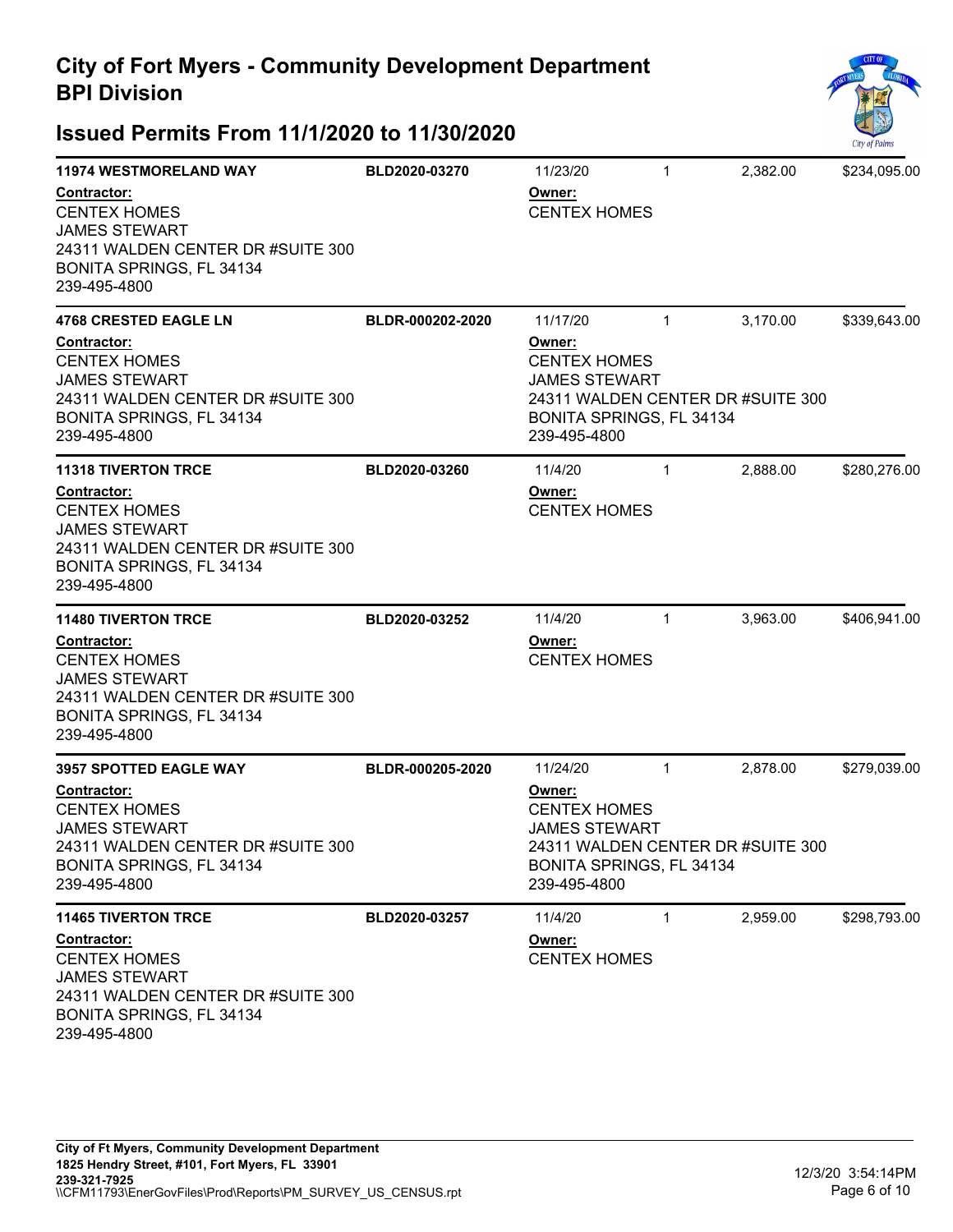

| <b>4049 SPOTTED EAGLE WAY</b><br><b>Contractor:</b><br><b>CENTEX HOMES</b><br><b>JAMES STEWART</b><br>24311 WALDEN CENTER DR #SUITE 300<br>BONITA SPRINGS, FL 34134<br>239-495-4800<br><b>12018 WESTMORELAND WAY</b><br>Contractor:<br><b>CENTEX HOMES</b><br><b>JAMES STEWART</b><br>24311 WALDEN CENTER DR #SUITE 300 | BLD2020-03271<br>BLD2020-03264 | 11/4/20<br>Owner:<br>PULTE HOME COMPANY LLC<br>11/17/20<br>Owner:<br><b>CENTEX HOMES</b>           | 1<br>$\mathbf{1}$ | 5,330.00<br>2,046.00 | \$580,580.00<br>\$202,424.00 |
|-------------------------------------------------------------------------------------------------------------------------------------------------------------------------------------------------------------------------------------------------------------------------------------------------------------------------|--------------------------------|----------------------------------------------------------------------------------------------------|-------------------|----------------------|------------------------------|
| BONITA SPRINGS, FL 34134<br>239-495-4800<br><b>2927 LINCOLN BLVD #2929</b><br>Contractor:<br>ALL BELONG TO CHRIST LLC<br><b>GERARD SIMON</b><br>400 NW 26TH AVE<br>CAPE CORAL, FL 33993<br>239-834-5737                                                                                                                 | BLD2020-03146                  | 11/3/20<br>Owner:<br>PERKINS TYRONE                                                                | 1                 | 2,921.00             | \$299,859.00                 |
| 3975 EDGEWOOD AVE<br>Contractor:<br>UMBRAL CONSTRUCTION LLC<br><b>FRANCISCO ORTIZ</b><br>1766 CAPE CORAL PKWY E PKWY<br>CAPE CORAL, FL 33904<br>786-325-3147                                                                                                                                                            | BLD2020-03106                  | 11/23/20<br>Owner:<br><b>MOE VENTURES LLC</b>                                                      | $\mathbf{1}$      | 2,593.00             | \$300,000.00                 |
| <b>1901 PAULDO ST</b><br>Contractor:<br>AP WELDING AND STEEL MANUFACTURER<br><b>JOSE ALONZO</b><br>2330 WEST 80TH ST BAY #7 ST<br>HIALEAH, FL 33016<br>305.490.4168                                                                                                                                                     | BLD2020-01826                  | 11/25/20<br>Owner:<br><b>Converted Case</b><br><b>Converted Converted</b>                          | $\mathbf{1}$      | 1,541.00             | \$188,711.00                 |
| <b>3312 HIGHLAND AVE</b><br><b>Contractor:</b><br>RICHARDSON CONSTRUCTION AND DEVEL<br>SHAYNE RICHARDSON<br>3903 DR MLK JR BLVD<br>FT MYERS, FL 33916<br>239-633-5045                                                                                                                                                   | BLD2020-01673                  | 11/9/20<br>Owner:<br><b>ALEX PAUL</b><br>3306 HIGHLAND AVE<br>FORT MYERS, FL 33916<br>239-822-0078 | $\mathbf{1}$      | 1,890.00             | \$231,449.00                 |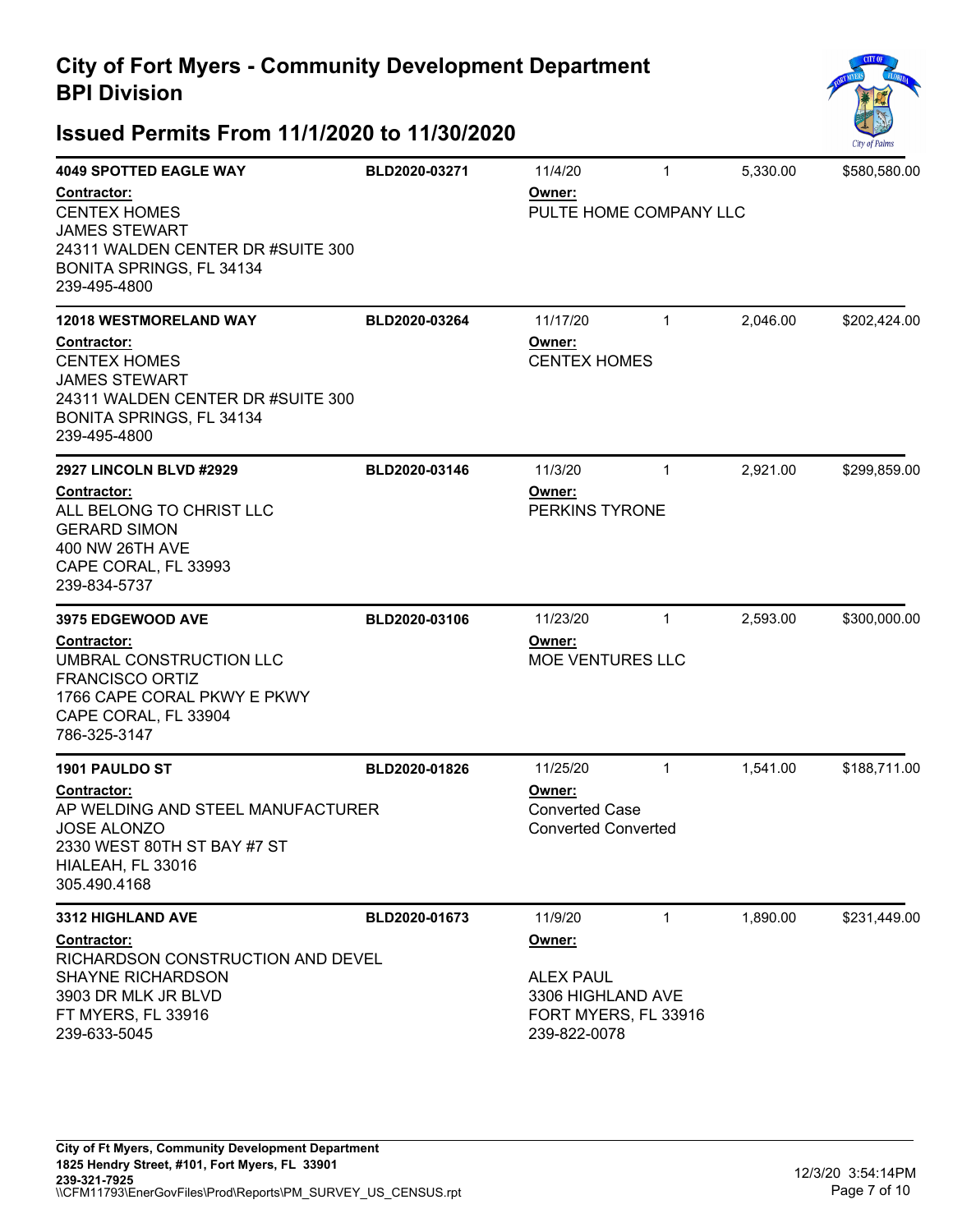

| <b>11608 MEADOWRUN CIR</b>              | BLD2020-03177 | 11/5/20                     |  | 2.936.00 | \$311.190.00 |
|-----------------------------------------|---------------|-----------------------------|--|----------|--------------|
| Contractor:                             |               | Owner:                      |  |          |              |
| G.L. BUILDING CORPORATION               |               | LEE COUNTY HOMES ASSOCIATES |  |          |              |
| <b>GLEN SMITH</b>                       |               |                             |  |          |              |
| 1600 SAWGRASS CORPORATE PKWY #SUITE 406 |               |                             |  |          |              |
| SUNRISE, FL 33323                       |               |                             |  |          |              |
| 239-208-8326                            |               |                             |  |          |              |

| <b>Single Family Attached - New</b>                                                                                                                                      |               |                                                               |              |          |                  |
|--------------------------------------------------------------------------------------------------------------------------------------------------------------------------|---------------|---------------------------------------------------------------|--------------|----------|------------------|
|                                                                                                                                                                          | Permit#       | <b>Issued On</b>                                              | #Units       | Sq. Ft.  | <b>Job Value</b> |
| <b>10277 BONAVIE COVE DR</b><br><b>Contractor:</b><br><b>MATTAMY HOMES</b><br><b>MATTHEW BROWN</b><br>4107 CRESCENT PARK DRIVE DR<br>RIVERVIEW, FL 33578<br>813-533-2776 | BLD2020-03049 | 11/23/20<br>Owner:<br><b>MATTAMY NAPLES LLC</b>               | $\mathbf{1}$ | 2,124.00 | \$237,888.00     |
| 6538 GOOD LIFE ST                                                                                                                                                        | BLD2020-03047 | 11/20/20                                                      | $\mathbf{1}$ | 2,124.00 | \$237,888.00     |
| Contractor:<br><b>MATTAMY HOMES</b><br><b>MATTHEW BROWN</b><br>4107 CRESCENT PARK DRIVE DR<br>RIVERVIEW, FL 33578<br>813-533-2776                                        |               | Owner:<br><b>MATTAMY NAPLES LLC</b>                           |              |          |                  |
| 6559 GOOD LIFE ST<br>Contractor:<br><b>MATTAMY HOMES</b><br><b>MATTHEW BROWN</b><br>4107 CRESCENT PARK DRIVE DR<br>RIVERVIEW, FL 33578<br>813-533-2776                   | BLD2020-03046 | 11/23/20<br>Owner:<br><b>MATTAMY NAPLES LLC</b>               | $\mathbf{1}$ | 2,125.00 | \$238,000.00     |
| 6561 GOOD LIFE ST<br>Contractor:<br><b>MATTAMY HOMES</b><br><b>MATTHEW BROWN</b><br>4107 CRESCENT PARK DRIVE DR<br>RIVERVIEW, FL 33578<br>813-533-2776                   | BLD2020-03028 | 11/23/20<br>Owner:<br><b>MATTAMY NAPLES LLC</b>               | $\mathbf{1}$ | 2,125.00 | \$238,000.00     |
| <b>4292 LEMONGRASS DR</b>                                                                                                                                                | BLD2020-02995 | 11/3/20                                                       | $\mathbf{1}$ | 2,300.00 | \$229,046.00     |
| Contractor:<br><b>LENNAR HOMES LLC</b><br><b>DARIN MCMURRAY</b><br>10481 BEN C PRATT/SIX MILE CYP<br>FORT MYERS, FL 33966<br>239-278-1177                                |               | Owner:<br><b>Converted Case</b><br><b>Converted Converted</b> |              |          |                  |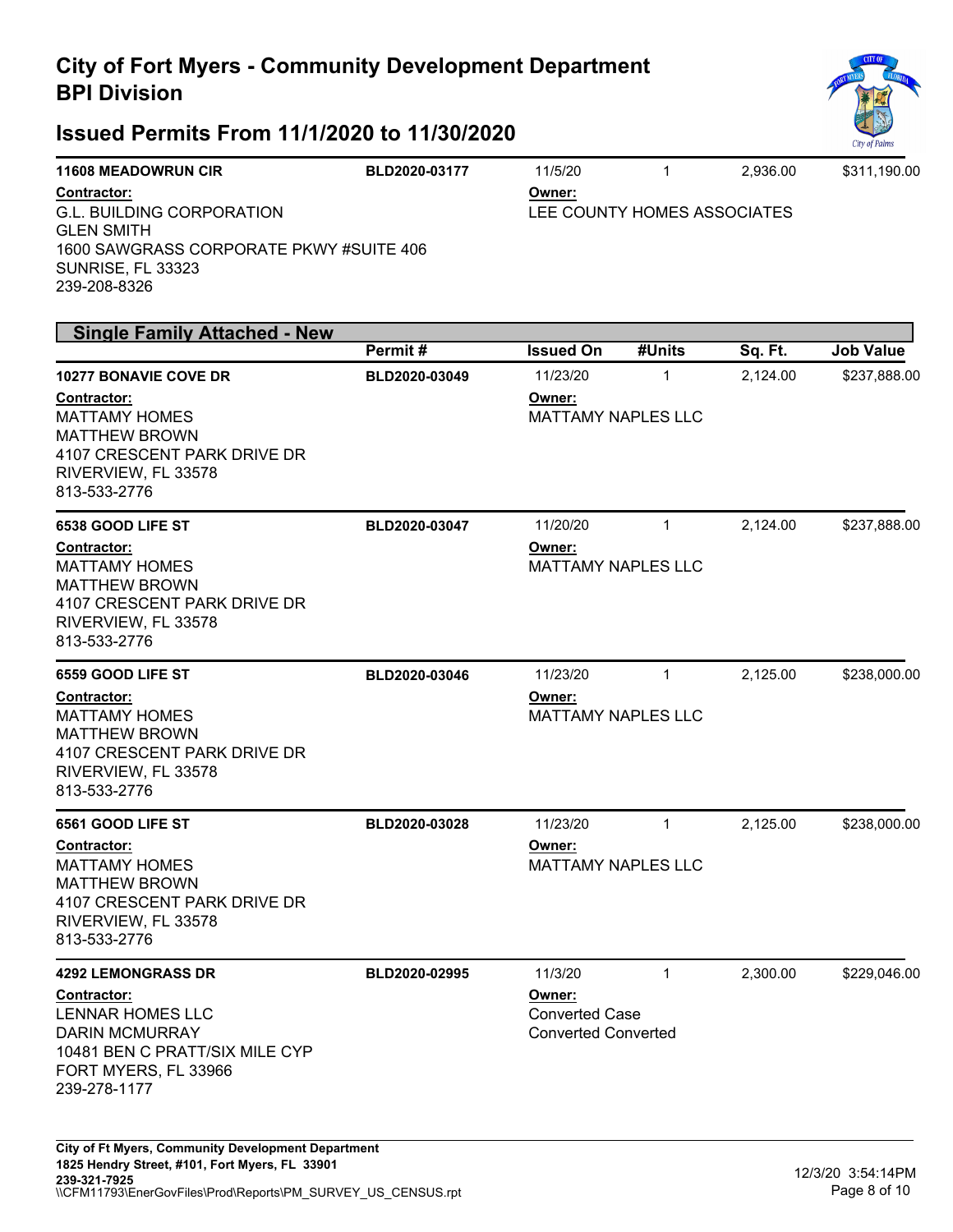

| <b>4288 LEMONGRASS DR</b>                                                                                                                        | BLD2020-02996 | 11/3/20                                                       | $\mathbf{1}$ | 2,342.00 | \$231,095.00 |
|--------------------------------------------------------------------------------------------------------------------------------------------------|---------------|---------------------------------------------------------------|--------------|----------|--------------|
| <b>Contractor:</b><br><b>LENNAR HOMES LLC</b><br><b>DARIN MCMURRAY</b><br>10481 BEN C PRATT/SIX MILE CYP<br>FORT MYERS, FL 33966<br>239-278-1177 |               | Owner:<br><b>Converted Case</b><br><b>Converted Converted</b> |              |          |              |
| 6552 GOOD LIFE ST                                                                                                                                | BLD2020-03038 | 11/23/20                                                      | $\mathbf{1}$ | 2,125.00 | \$238,000.00 |
| Contractor:<br><b>MATTAMY HOMES</b><br><b>MATTHEW BROWN</b><br>4107 CRESCENT PARK DRIVE DR<br>RIVERVIEW, FL 33578<br>813-533-2776                |               | Owner:<br><b>MATTAMY NAPLES LLC</b>                           |              |          |              |
| 6550 GOOD LIFE ST                                                                                                                                | BLD2020-03040 | 11/6/20                                                       | $\mathbf{1}$ | 2,125.00 | \$238,000.00 |
| Contractor:<br><b>MATTAMY HOMES</b><br><b>MATTHEW BROWN</b><br>4107 CRESCENT PARK DRIVE DR<br>RIVERVIEW, FL 33578<br>813-533-2776                |               | Owner:<br><b>MATTAMY NAPLES LLC</b>                           |              |          |              |
| 6540 GOOD LIFE ST                                                                                                                                | BLD2020-03048 | 11/20/20                                                      | $\mathbf{1}$ | 2,124.00 | \$237,888.00 |
| Contractor:<br><b>MATTAMY HOMES</b><br><b>MATTHEW BROWN</b><br>4107 CRESCENT PARK DRIVE DR<br>RIVERVIEW, FL 33578<br>813-533-2776                |               | Owner:<br><b>MATTAMY NAPLES LLC</b>                           |              |          |              |
| <b>10275 BONAVIE COVE DR</b>                                                                                                                     | BLD2020-03053 | 11/23/20                                                      | $\mathbf{1}$ | 2,124.00 | \$237,888.00 |
| Contractor:<br><b>MATTAMY HOMES</b><br><b>MATTHEW BROWN</b><br>4107 CRESCENT PARK DRIVE DR<br>RIVERVIEW, FL 33578<br>813-533-2776                |               | Owner:<br><b>MATTAMY NAPLES LLC</b>                           |              |          |              |
| <b>4263 LEMONGRASS DR</b>                                                                                                                        | BLD2020-02842 | 11/3/20                                                       | $\mathbf{1}$ | 1,979.00 | \$202,675.00 |
| Contractor:<br><b>LENNAR HOMES LLC</b><br><b>DARIN MCMURRAY</b><br>10481 BEN C PRATT/SIX MILE CYP<br>FORT MYERS, FL 33966<br>239-278-1177        |               | Owner:<br><b>Converted Case</b><br><b>Converted Converted</b> |              |          |              |